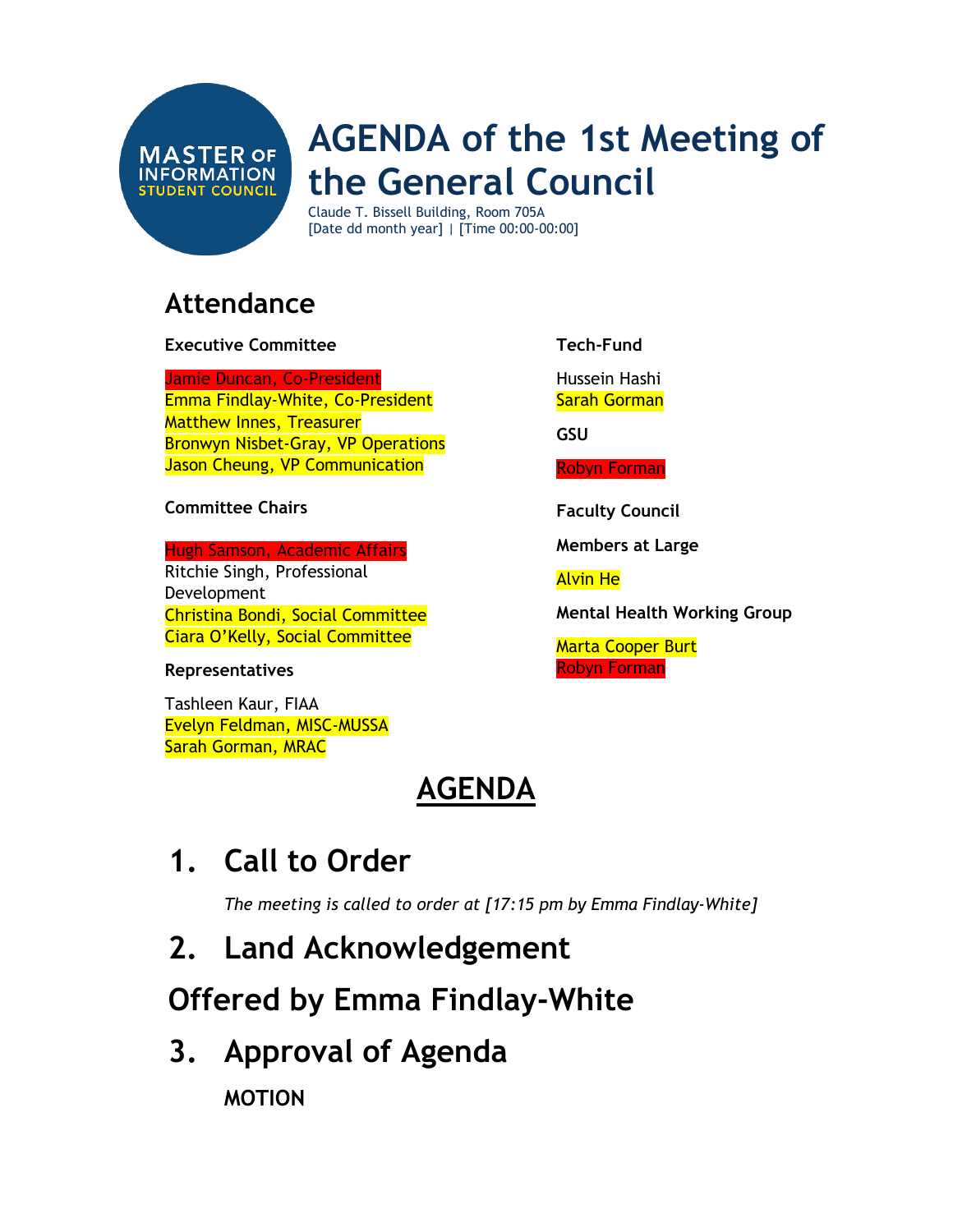- Be it that Bronwyn's last name is spelled "Nisbet-Gray" in this and all future documents

MOVED: Sarah Gorman SECONDED: Evelyn Feldman

**Be it resolved that the agenda be approved as presented.**

### **CARRIED/FAILED**

### **4. Reports**

#### **MOTION**

MOVED: Matthew Innes SECONDED: Sarah Gorman

**Be it resolved that the following be approved as presented:** 

- 1. Report of the Presidents (Appendix)
- Retreat: Sarah and other council members suggested that it be moved to the fall once the Council has been filled
- Research project: Sarah asked that there be a REB approval; Emma ensured that would happen
- Emma: spoke to the invocation of open government to improve the relationship between Faculty and students. Includes better online/in person communications, better meeting structure and general approach to relations between council members
	- $\circ$  Meetings will be happening with the Dean regularly. MISC currently has a good working relationship; hoping to uphold the cordial mood throughout the year
	- $\circ$  Mini-update on Inforum collection: no decision has been made. MISC will be told second, after the librarians responsible for the collection
		- 2. Report of the Treasurer (Appendix)
		- 3. Report of Social Committee (Appendix)
- Proposed 2 events for the summer; one to follow the orientation event on July 14.
	- $\circ$  Should coordinate with Andrea (meeting Monday June 11 at 10am) to promote the event, add the event to the itinerary if possible
	- o Question about when incoming students get added to email distribution lists? To be followed up on.
		- 4. Report of GSU Representatives (Appendix)
		- 5. Report of MISC-MUSSA Representative (Report to Council)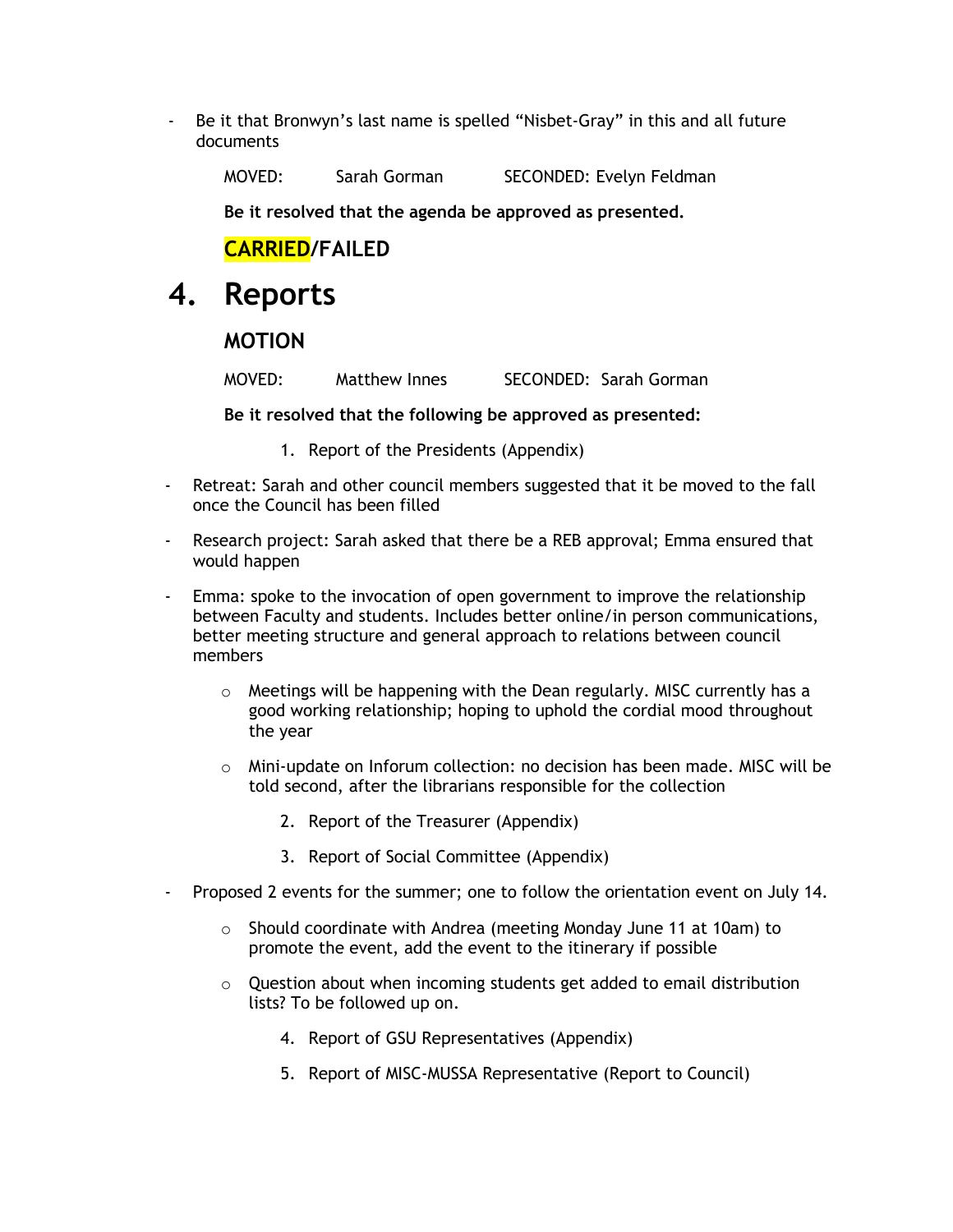- Discussed the shifting role of the MISC-MUSSA representative; Evelyn thinks it is positive that the two councils/organizations are running events together and bringing their two communities in closer contact.

### **CARRIED/FAILED**

# **5. Orientation**

### **5.1. Striking of Orientation Committee**

### **MOTION**

MOVED: Sarah SECONDED: Jason

**Be it resolved that an Orientation Committee be struck to conduct work up to and possible beyond September 30, 2018, and;** 

**Be it further resolved that the following candidates sit on the Orientation Committee up to and possibly beyond September 30, 2018:**

**Co-Chair (Social): Christina Bondi Co-Chair (Social): Ciara O'Kelly Member: Matthew Innes Member: Marta Cooper Burt Member: Emma Findlay-White**

- **Evelyn would like to be involved closer to orientation**
- **Marta: iStudents for mental health had discussed approaching MISC re: orientation. Would like to suggest some locations for the scavenger hunt (see appendix) that highlight mental health resources for students**

### **CARRIED/FAILED**

# **6. Survey**

### **6.1. Striking of Survey Working Group**

#### **MOTION**

MOVED: Bronwyn Nisbet-Gray SECONDED: Matthew Innes

**Be it resolved that a Survey Working group is struck to conduct work related to the design, implementation and analysis of an MI student survey, and;**

**Be it further resolved that the Survey Working group conduct work up to and possibly beyond December 31, 2018, and;**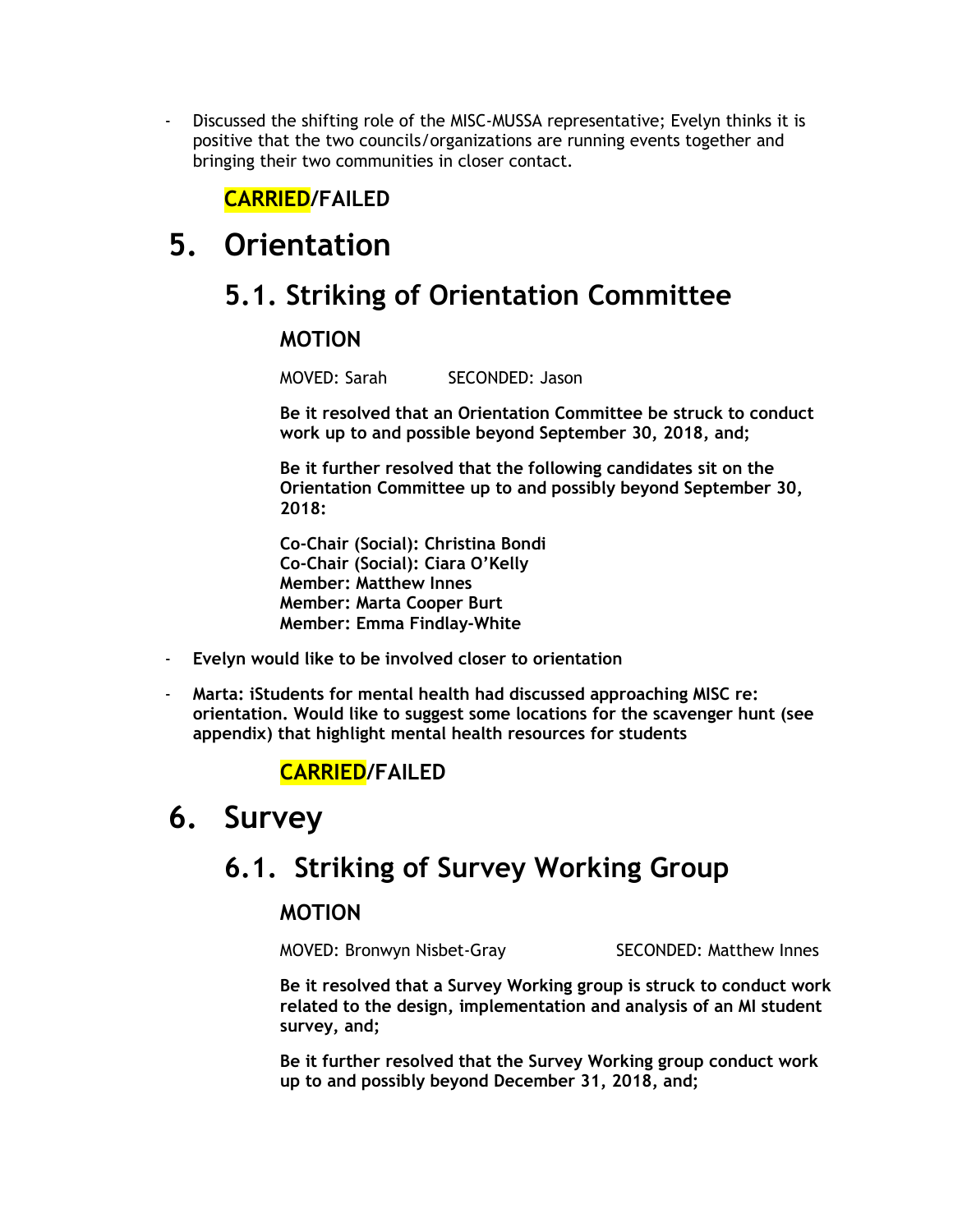**Be it further resolved that the following candidates sit on the Survey working group up to and possibly beyond December 31, 2018:** 

**Chair: Jason Cheung**

**Member: Bronwyn Nisbet-Gray**

**Member: Emma Findlay-White**

### **CARRIED/FAILED**

# **7. Constitution Amendments**

- Some titles have (unofficially) changed within the executive committee; came from Emma's background at the UTSU
- Emma would like to hold an AGM in September/Early October, to invite in first years, new committee members
- Bronwyn and Evelyn gave comments in support of the initiative to move the AGM
- Emma and Jamie will look into how to move the AGM while working within the constitution
- Council discussed the naming/function of the VP Communication/Webmaster role; discussed the possibility of splitting the role
- Jason: talked to Allen Kwan about becoming the webmaster-at-large. The Council agreed this was a good idea and could help with workload

Obviously, these are currently suggestions; no changes have been made to the constitution and will be discussed at subsequent meetings

# **8. Other Business**

Related to the constitution, Emma and Jamie do not believe it is fair for both of them to have votes on the council as co-presidents; at meetings, it is probable that Emma and Jamie will share chairing responsibilities at meetings, meaning that at each meeting, only 1 of the co-presidents will vote, while the other will facilitate the meetings

Emma: proposed possibility of hiring a chair (giving an honorarium for the time spent, opposed to outright paying the chair), and/or hiring a work-study student for administrative tasks. Could go to undergrads or grad students. The co-presidents have tentatively discussed this with the Dean.

- Matt/Sarah – not that interested in having people paid to do small tasks. Not necessarily fair to council members.

- Matt: however, for special projects this could be an idea (think: website redesign, branding/design projects)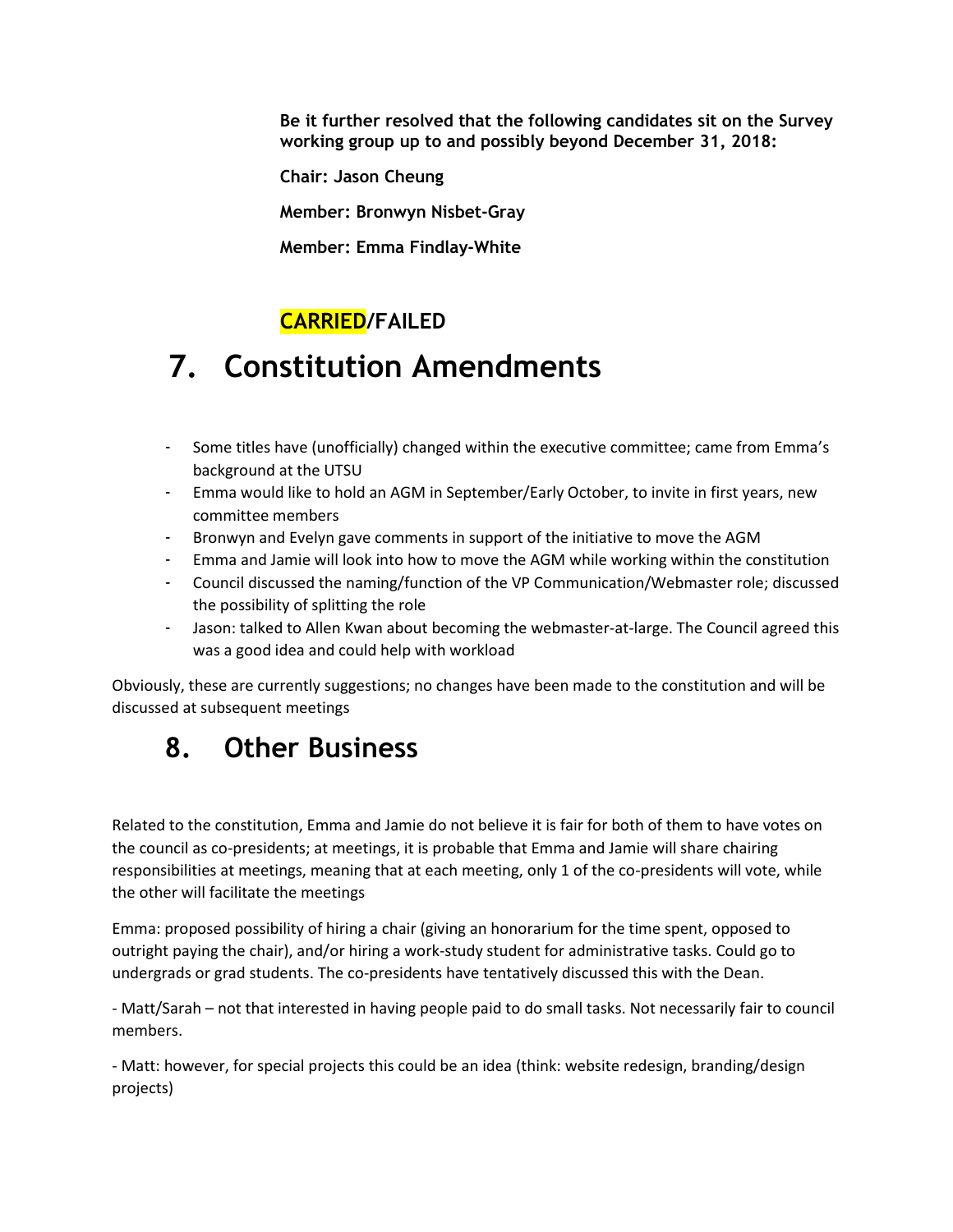- Evelyn/Matt – don't know if a chair is needed; people are pretty calm on Council. Could be helpful in situation where things are heated.

Emma: the chair ensures order for the meeting, knows the rules of governance – could play a role in the AGM

- Bronwyn: asked about the status of the Chief Returning Officer (who it is, if they are available for fall elections); Bronwyn suggested the CRO could serve as a chair at the proposed fall AGM (potential issues could arise in future years if the secretary/ VP Ops in one year returned the next year as an elected council member in another role – but for 2018 this is a viable option)

Emma: talked about reinstating the class representative. The initiative had been in place at the iSchool for a long time, but had evolved into a course evaluation program, generally disliked by faculty. Emma hopes it can be reinvigorated as an active a channel of face-to-face communication with students. Not all classes/faculty will be on board, but there are some professors who will champion the initiative (Colin Furness).

- Evelyn: sounds great. MUSSA has an informal version of this

- Jason: will this be brought up with faculty individually? Emma – this will be discussed at the faculty retreat.

- Sarah: potential to rename the position – MISC liaisons or another variation might be an easier sell to faculty. It should be made explicit that it is not about representing class interests. Sarah - not comfortable with the reps receiving and having to manage complaints about the class. Council had varied discussion about the role of the liaisons, chain of command, etc within MISC. Suggestions included limiting the scope of the role. Sarah – it might be hard to get people to volunteer for this extra work; it might be best to have people on Council try to fill this role within their classes. Sarah: MISC should at least invite class reps to meetings to ensure they feel included and ensure they receive emails, etc.

- Bronwyn – 1. Asked about Emma/Jamie attending the faculty retreat – this has precedence in other UofT faculties/programs, where student reps often can attend at least part of the day. While some discussions are done in camera, it might be worthwhile to see if MISC, MUSSA, the PhDs could get an invite to part of the session and present their plans for the year. This is a good opportunity to speak to faculty at large, and set the tone for the upcoming year. 2. Suggested offering office hours next year as a way to ensure that students do have somewhere to turn if they need support or wish to raise concerns about their courses, professors with some discretion. Office hours can be super informal and shared among the executive council members to ensure that no one person has to put in a lot of time. Emma – suggested holding them in the student lounge, offering tea/snacks.

- Marta: provided an overview of the mandatory leave of absence controversy currently ongoing with UofT's administration. Included commentary on the risks of the mandatory leave, as well as the university's unwillingness to put in place more extensive programs to support student mental health. Five student councils/unions have come out in opposition of the proposed policy. Yet, governors have continued to vote for the policy. In sum, on June 27, the motion will probably be voted into effect. The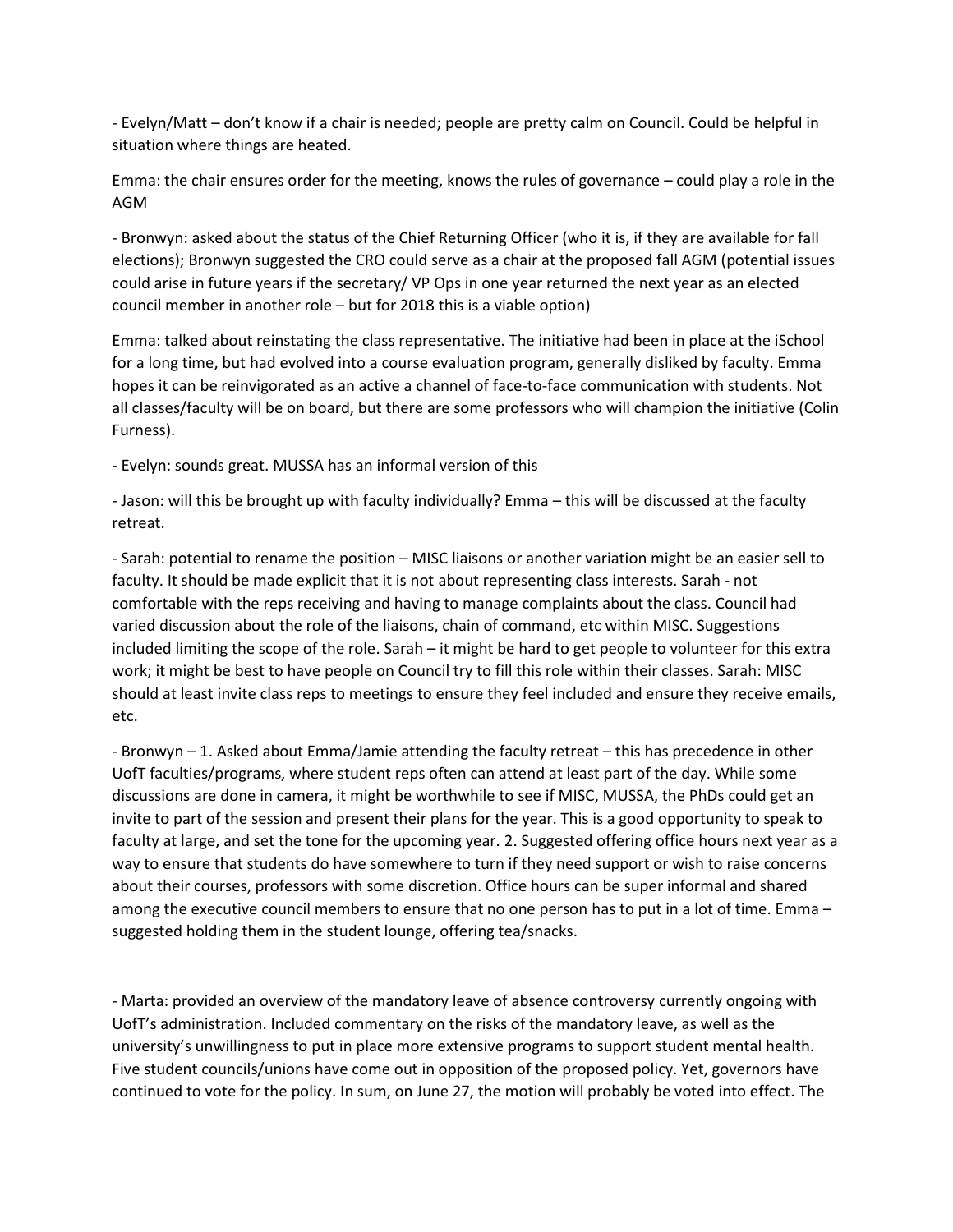iStudents (Robyn particularly) have been active in protesting the measures. Some changes have been made to the policy such as a suggestion that the university seek medical opinion on issues, but the current draft still leaves administrators in charge of deciding if students shall be placed on leave.

Last Tuesday (June 5?) Marta attended a meeting at Victoria college with 20 student leaders to discuss how to deal with the issue. There will probably be a demonstration on June 27<sup>th</sup>. Marta would like information about the demonstration to be distributed in a MISC newsletter if possible. If Robyn and Marta draft a letter opposing the policy, would MISC consider publishing the policy?

Marta wanted to bring everyone up to speed on work done by the iSchool Mental Health Working Group. A number of students have been putting together an annotated reading lists to assist other student leaders in their opposition to the policy.

Emma: thanked Marta for her commentary about this issue. To the first question: the demonstration's information can be put into a newsletter, and shared via MISC's social media. To the second point, this is a governance issue. To pass the publishing of a letter, we need to order a vote on the Council's opinion about the mandatory leave policy before agreeing to publish a letter. An emergency meeting would need to be held.

Bronwyn – happy to get minutes ready to call for an emergency, virtual (?) meeting.

Marta: in regard to student responses against the policy, some have discussed about human rights issues (Robyn is well versed), some have talked about the consultation process, and some parents also should be involved for some undergrads who are under 18.

- various comments on salience of consulting with parents. Many grad students feel protective of the undergrad population.

- Emma (and probably Jamie) would like to sit down with Marta and Robyn to take a role in drafting the letter.

Emma suggested that for the purposes of moving towards an emergency meeting, the Council members present move into an in-camera discussion

Motion to continue discussion *in camera;* first – Bronwyn; seconded – Matt, at approximately 18:30

Motion to end *in camera* discussion; first – Matt; seconded Evelyn, at approximately 18:45

Emma - We will be setting an emergency meeting to assess the Council's feelings about the mandatory leave policy, and vote as to whether or not MISC shall release a public statement about the mandatory leave policy.